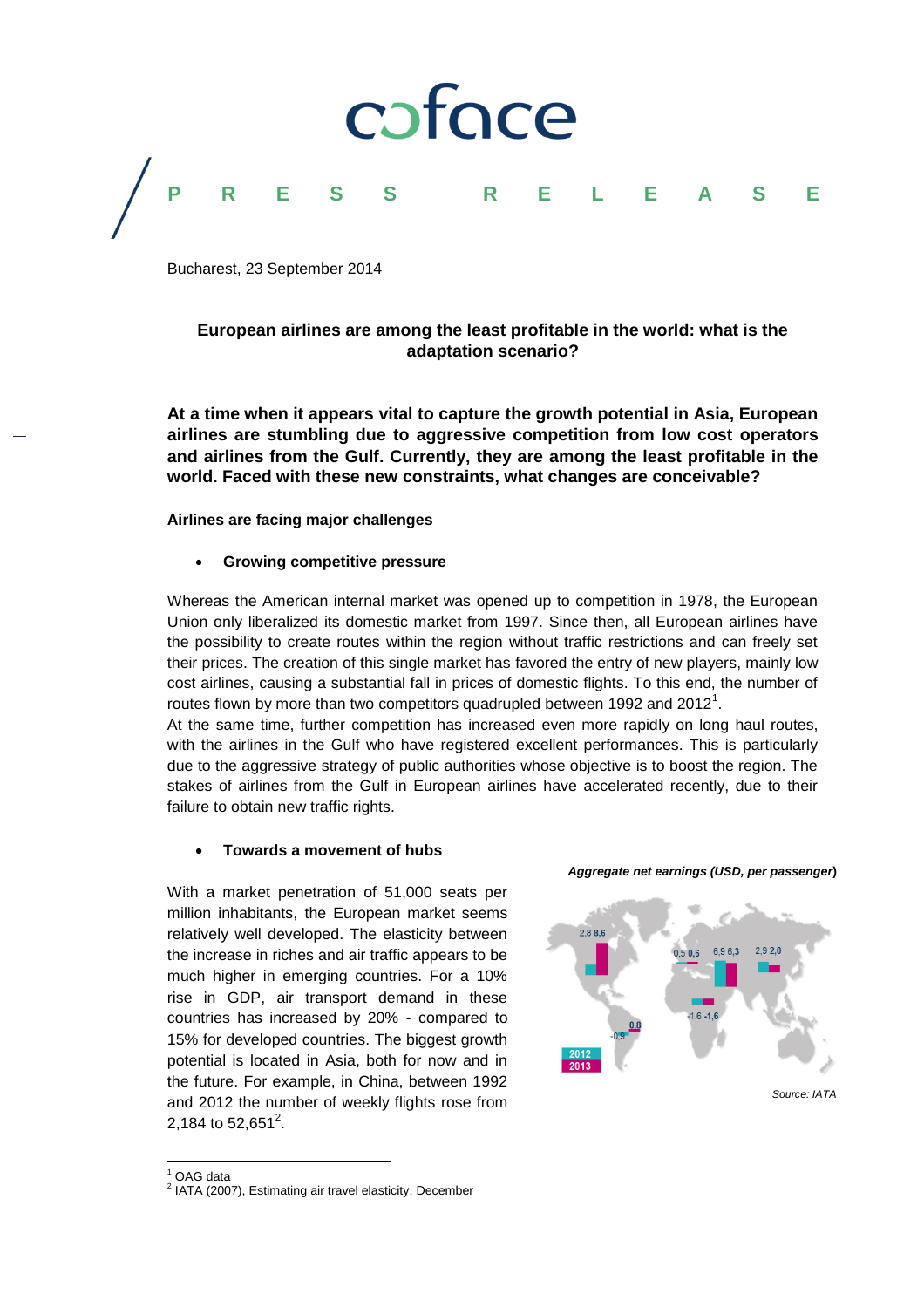## coface **PRESS RELEASE**

The entire European airline sector is weakened by these new constraints. European airlines have become the least profitable in the world, as shown by the profit warnings issued by Air France and Lufthansa in 2014. Furthermore, the European Union is suffering on account of airport under-capacities linked to a deficit in investment. This saturation could reduce the prospects for capturing demand and could increase operating costs by 50% by 2050 $^{\rm 3}$ .

#### **European airlines are heading towards an American scenario?**

"*Faced with this growing competitive pressure, two scenarios are conceivable: invest massively to capture growing demand, or merge to survive. This second hypothesis seems to us to be the most probable, if we consider the changes observed in the American domestic market, which has experienced extensive mergers"* comments Guillaume Baqué, Coface economist.

In the United States, the changes resulting from the federal Airline Deregulation Act, in October 1978, have been implemented over three distinct phases:

 Phase 1: increase in the number of passengers due to the rollout of new low cost players.

Freely setting prices has enabled a wider diversity of supply and an increase in the aircraft load factor, in part following the yield management invented by Delta Airlines in 1984.

- Phase 2: since 2008, merging of the market, following a growing number of players which affects the sector's profitability. Delta purchased Northwest, Southwest purchased AirTrans and American Airlines will merge with US Airways. The seven largest airlines from the 1990s have formed three
- air transportation giants. Phase 3: restrictions in capacities to achieve economies of scale linked to the streamlining of networks, through the reduction in the number of hubs and consequent increase in revenues due to related expenses.

In Europe a first wave of mergers has occurred (Air France/ KLM, Lufthansa/ Swiss Air Lines, British Airways/ Iberia, etc.), but the hoped-for profitability still remains too low. A further merging movement, comparable to Phase 2 of the American scenario, is probable. However, if the emergence of super players in the European Union could enable foreign competition to be tackled, it would be accompanied by new issues such as a possible reduction in destinations and a rise in prices.